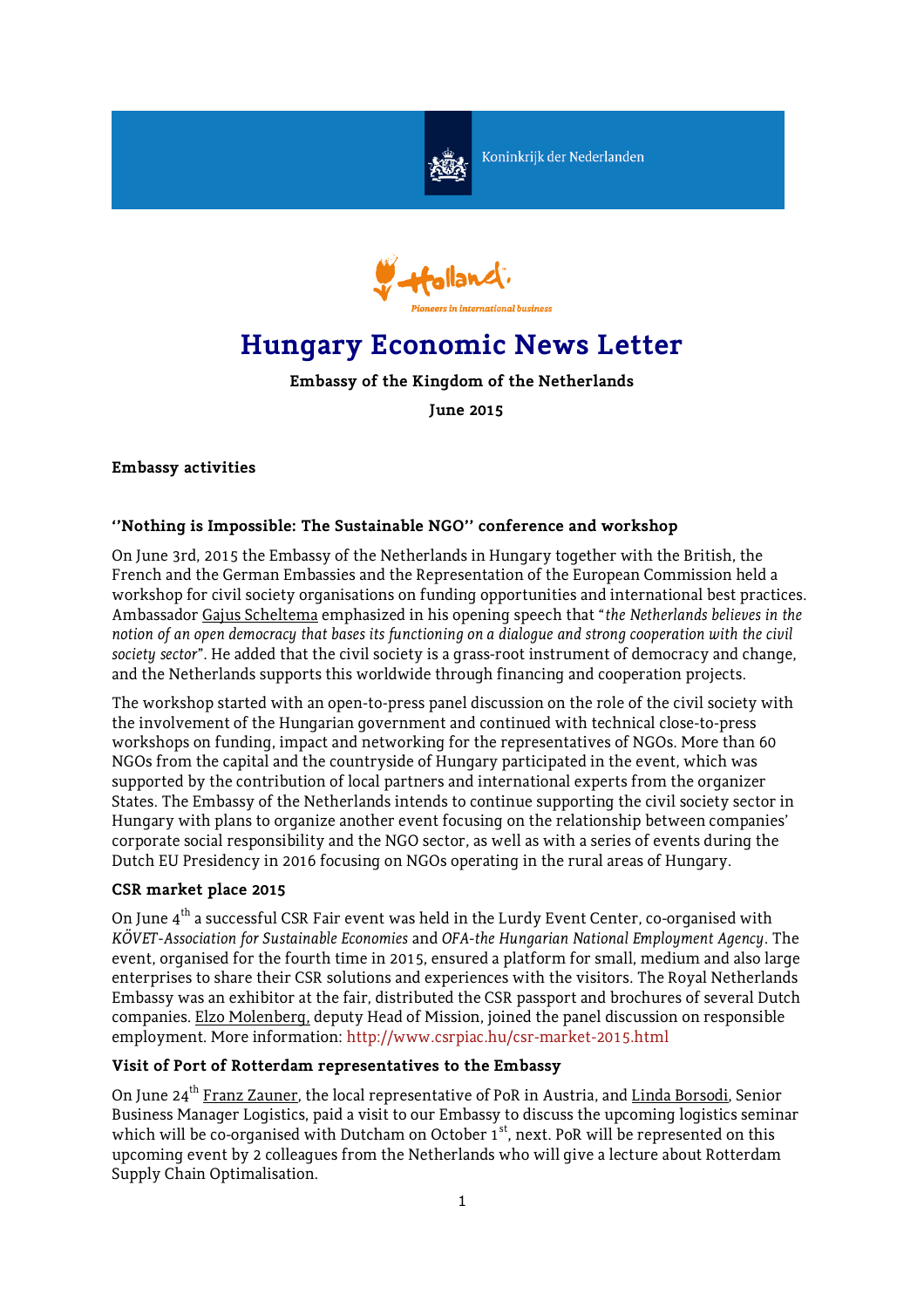## **Water mission to Hungary, Slovakia, Slovenia and Romania**

Following a successful water seminar and brainstorming meeting with the representatives of the Netherlands Embassies in the region in November last year in Budapest, the participating Dutch companies concluded that the Danube region offers opportunities in the fields of Flood Risk Management and Urban Water Management which should be further examined.

The consortium of Arcadis, Deltares en Kyl BV is carrying out two fact finding missions in June-July 2015 in the framework of a pre – *Partners in International Business* (PIB) programme which will result in a study about the water management project opportunities in the Danube region which will be presented by the end of September 2015 to *RVO-Netherlands Entreprise Agency* and sent to the embassies involved. The study should provide sound foundation to larger Dutch investments in the water sector in the Danube region.

## **Sponsor lunch at the residence**

On June 26<sup>th</sup> the traditional sponsor-lunch at the residence took place with Ms Eszter Vitályos, Secretary of State for EU development, as guests of honour from the Prime Minister's Office. Ms. Vitályos was joined by Mr Zsigmond Perényi, deputy State Secretary for International Affairs and Mr Gábor Dányi, deputy State Secretary for Coordination. The Ambassador took this opportunity to underline the gratefulness of the Embassy to the golden and silver sponsors of this year's King`s Day celebration for their contribution.

#### **Visit at Biopolus**

On July 2<sup>nd</sup> Ambassador Gajus Scheltema, accompanied by trade officer Eva Szabó and senior policy adviser Marina Varga visited a Hungarian company Biopolus, which is the first non-Dutch member of the Circular Economy Association in the Netherlands. The company has developed new technologies which close the waste metabolic loops in an integrated and sustainable manner. CEO Istvan Kenyeres also presented the sewage plant in the South Pest, an excellent show case of this technology which allows the maximal reuse and recycling of resources.

#### *Dutch presence in Hungary*

#### **Heineken upgrades packaging**

Managed by Heineken Hungaria CEO Joris Huijsmans, the brewery has opened a new packaging unit in Sopron, completing a HUF 1.8bn (EUR 5.7mn) development project. Heineken supports job creation in Hungary, as 86% of its suppliers are Hungarian, Foreign Affairs and Trade Minister Péter Szijjártó declared at the opening ceremony. The new unit has the capacity to wrap and seal 45,000 six-packs of beer every hour.

#### *Transport/Logistics*

## **Waberer appointed government commissioner**

Prime Minister Viktor Orbán named Waberer's International CEO György Wáberer, who also heads the freight forwarders association, as ministerial commissioner for logistics and transport affairs. The appointee's task will be to come up with proposals to make the sector more competitive and to implement these measures.

#### *Energy/Sustainable energy*

#### **EC wants to scrutinise the Paks2 project**

According to press reports, the European Commission decided to scrutinise the Paks2 investment project to see whether there is a possibility of forbidden state aid. The decision of the EC can be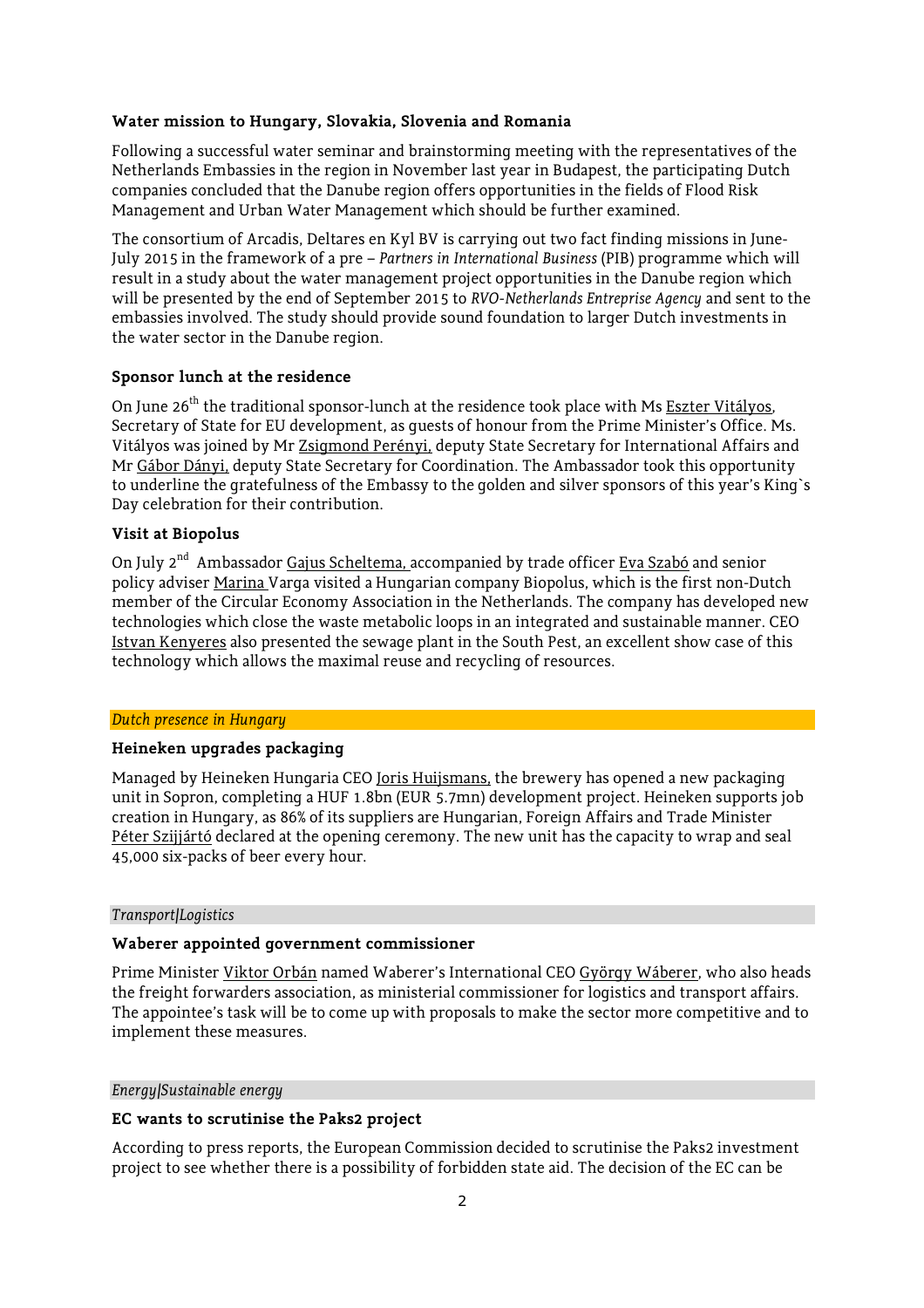expected in the Autumn, but to get a green light from the DG Competition the Paks2 project should pass the so called "market economy investor principle", in order to test if a market investor would be ready to invest into this project under the same conditions. The expansion of the Paks nuclear power plant will not produce any profit, but rather will require additional funding, according to a study produced by Balázs Felsmann, a former energy state secretary. The study prepared for the Energy Club Hungary concluded that the EUR 12.5bn expansion project is not financially feasible, based on the data available and business model simulations. For instance, even if electricity prices are 25% higher by 2026 – which is unlikely – and the plant reaches 92% capacity utilisation, the project would still suffer a EUR 3.3bn loss, the study shows.

# **New solar farms in sight**

Hungarian company Newenergies opened a solar cell farm in Jász-Nagykun-Szolnok County. The farm can produce annual 550,000-580,000 KWH of electricity, enough to supply approximately 200 households. The owners are hopeful of a return on their HUF 185mn investment in ten years, and expect the farm to operate for 35 years.

In a separate event, the foundation stone of the largest, 15 megawatt, solar cell farm in Hungary was laid in the Mátra Hills. The project in an unused waste depot belonging to power station Mátrai Erőmű in the Őzse Valley will cost HUF 6.5bn (EUR 21mn). The cells will be laid out on a 30-hectare area, and the testing of the 72,000 solar cells will start in August and last for one and a half months.

# *Environment/Water Management*

# **Flood protection strategy is being prepared**

According to István Láng, the deputy Technical Director of the General Directorate of Water Management, a social debate will soon be launched on the flood protection strategy. He believes that at least as much attention should be given to the maintenance of existing protection structures as to the building of new ones. '*Our flood protection strategy is currently being prepared. There is no point in building new structures when the old ones do not function properly. Our conference today also focused on the preservation of high-water riverbeds since in the last 30 years these beds have either silted up or been overgrown by trees so much that practically they cannot provide space for the floods any longer; as a consequence the floods get higher and higher. Almost all Hungarian rivers are impacted by this process. A complex survey has recently been made on the rise of the floodwater levels in the last 30-40 years and this is due to the poor maintenance of the riverbeds.*'

Mr Láng also added that the former status could not be restored since the areas were nature protection areas or got inhabited. '*So, we do not intend to destroy such areas but to stabilize the highwater riverbeds and stop further deteriorations; thus, the new conditions could support us in securely channelling the floods. This is to be done by setting out pasture-lands and open areas for the free runoff of the floods. If there is no cutting but overgrown vegetation, one can observe not only backflow but higher flood peaks since the riverbed would act like a dam. Therefore, we have prepared such an operation and development recommendation that can result in lower flood peaks. We are now before the social debate stage of the strategy making process. The plans are being finalized, we have 67 of them, and we wish to form them into a ministerial decree following the opinion poll.*' Mr Láng also stated that '*no cost estimate has been prepared yet; at the moment we are carrying out risk assessments for our river sections, adhering to the regulations of the EU, to see the economical values of the areas in order to classify them and define the urgency of intervention. After this, one will have the opportunity to look at the costs, too.'*

# **EU to fund Tisza river border crossing**

A new river crossing border station will be built on the Tisza River between Hungary and Serbia with a EUR 1.6mn EU grant (HUF 500mn). The main infrastructure for passenger and freight traffic will be built during the summer and the river will be declared an international waterway.

*Research/Innovation/Creative industries*

**Start-up guide refreshed**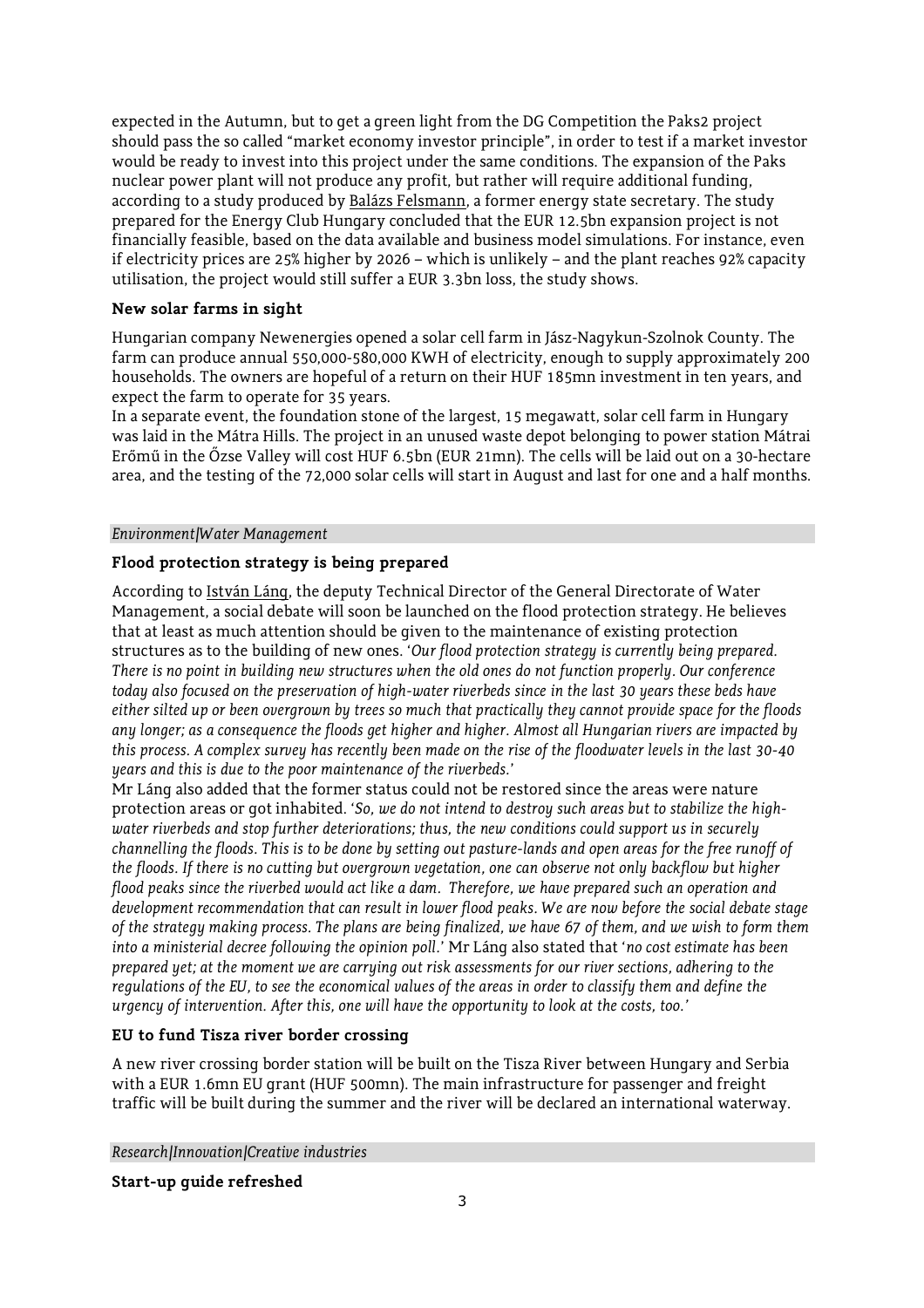The Hungarian Form Designer Council (MFT) published a revised Start Up Guide for fresh design graduates in Hungary to help them launch their own design business. The current revised edition offers updated chapters with the additional feature of providing guidance on how to turn an idea into a business solution in order to attract investors.

The Hungarian publication can be downloaded for free here.

#### *EU relations*

#### **EIB extends EUR 500mn credit line**

The European Investment Bank (EIB) is lending EUR 500mn - the first tranche of an approved loan amount of EUR 1bn - to Hungary to co-finance priority projects receiving support from EU Cohesion Funds, European Regional Development Funds and Connecting Europe Facility within the programming period 2014-2020. The EIB funds will support investments in water, including flood prevention, waste, energy efficiency, renewables and distribution as well as transport projects, completing the road and railway TEN-T and improving roads in less developed areas and railways throughout Hungary. In addition to large-scale infrastructure projects, the EIB loan may also be used to finance smaller schemes, which, due to their limited size, would otherwise not qualify for direct EIB financing. EIB investment in Hungary for 2014 came to EUR 756mn, with SMEs accounting for 46% of this figure. Notable contributions were also made to the energy sector as well as transport and telecommunications infrastructure.

## **EC tells Hungary to adjust land law**

The European Commission has given Hungary two months to bring its Land Act into harmony with EU rules on cross-border investment, Napi Gazdaság writes. After two months the case will be referred to the European Court of Justice, in the absence of a government response. The EC began an infringement procedure last October after complaints from Austrian farmers.

Parliament last year passed a bill to eliminate the "pocket" contracts on the lease and sale of farmland to foreigners. In the Commission's view the Hungarian legislation restricts the rights of cross-border investors in a way that may violate EU laws on free movement of capital and freedom of establishment. The EC also argues that terminating the contracts with a short transitional period unfairly impedes the right to ownership. The government vowed to defend the legislation which it says protects Hungarian farm-land from speculators.

#### *Macroeconomy*

#### **MNB reduces investment forecast**

The MNB lowered its projections for investment growth this year to 2.2% from an earlier forecast of 5.2%, in its quarterly economic report released. Capital investments are seen falling, due to the drop in state-financed projects after Hungary tapped EU funding available during the 2007-13 budget cycle, and to the lack of new EU tender announcements. In its revised forecast, the MNB expects a 2.1% decline in investments next year, compared with the 1.2% decline forecast three months ago. In a separate event, the economic research institute GKI also forecasts a slow-down in GDP growth from 3.6% in 2014 to 2.7% this year and about 2% next year. The main problem is the future stagnation and decline in fixed capital investments, GKI concludes.

## **Audi looks to expand further**

Audi Hungaria will double its storage capacity with the construction of a new, 66,000m2 warehouse in Győr, the company confirmed to Napi Gazdaság. The new logistics centre was needed to keep up with rising production, as the car-maker expanded its engine development centre last month. The company said it will expand capacities in engine testing until 2017. Audi will continue to carry out large-scale investments at its Hungarian manufacturing site in the coming years. Since founding its Hungarian subsidiary, Audi has invested EUR 7.4bn in Győr. The factory with 11,500 employees now rolls out 135,000 cars and 2 million engines annually.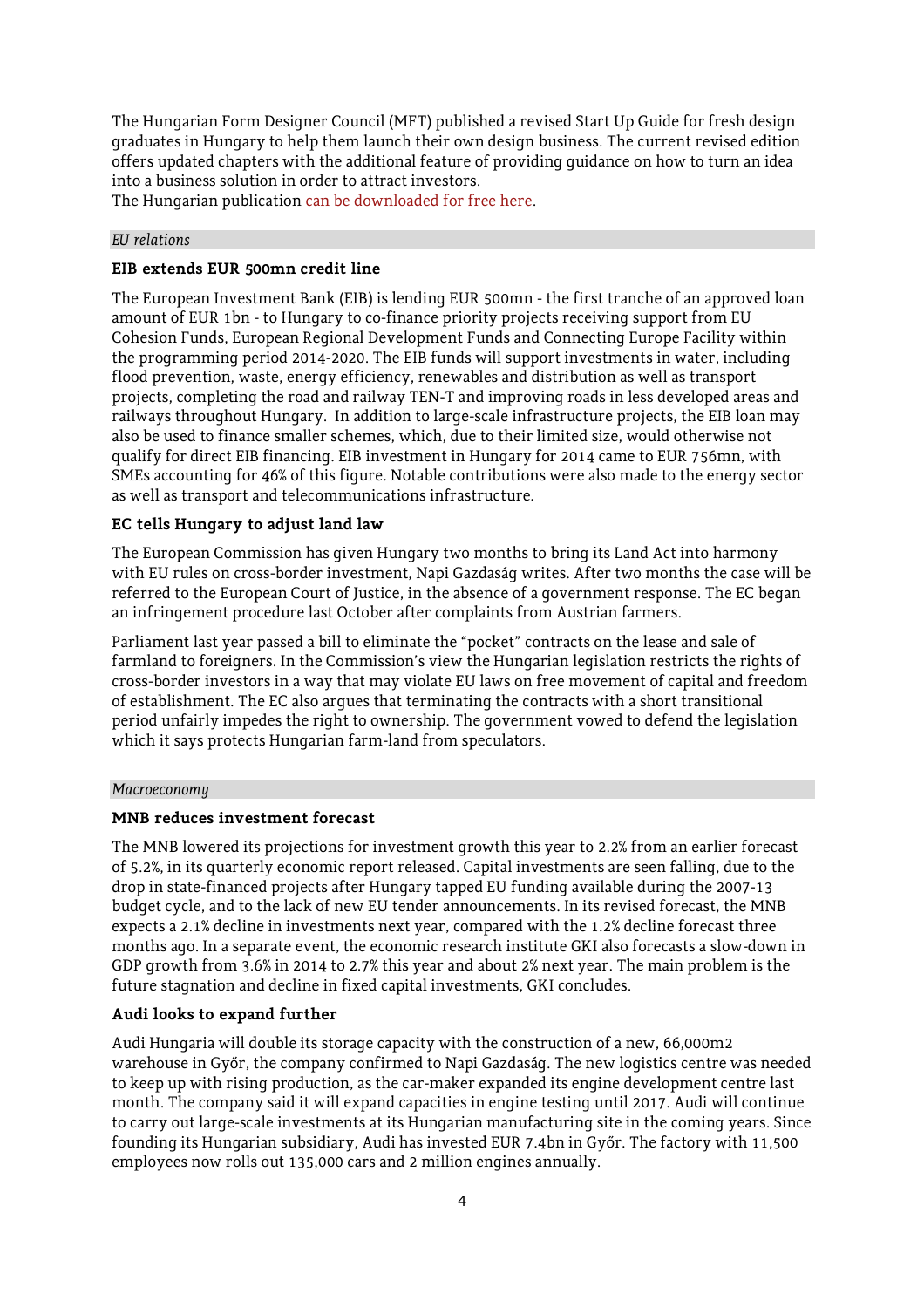#### *Economic policy*

## **Government approves HUF 2bn for IT SMEs**

The government has decided to launch a HUF 2bn programme to help SMEs to close the e-business gap with large companies, Economy Minister Mihály Varga announced at an Information Society Parliament conference in Parliament. The two-year programme seeks to assist some 3,000 applicants in efforts to develop skills and business strategy. Speaking about digital literacy, Varga said 40% of the population above age 15 do not use computers and 84% of those who lack digital skills are older than 45, and 52% have only elementary education.

The IT sector is developing fast and the government's goal is to have broadband internet access of at least 30Mb/s in every household by the end of 2018, said Mónika Karas, head of media and telecoms regulator NMHH. Tax laws for 2016 give tax benefits for the development of broadband internet, she added. The 3400-3800 MHz frequency tender will be announced this year or in 2016 as part of efforts to stimulate investment.

#### **HUF 200bn for food sector development**

The cabinet has approved a food industry development strategy for the next five years, during which HUF 200bn will be distributed in the sector, Agriculture Minister Sándor Fazekas announced. Slaughterhouses, meat processors and dairies, along with fruit and vegetable conservation and processing companies will enjoy priority in the allocation of funds. The government's strategic goal is to in-crease the annual turnover of the food industry from HUF 2.5 trillion to HUF 3.5 trillion by 2020, leading to the creation of 10,000-15,000 jobs. New investments will also help to increase the profitability of the sector from near zero to 4-5%.

#### *Monetary and Budgetary policy*

## **Grexit would hurt forint in short term**

The forint and Poland's zloty would be the Eastern European currencies most affected by a Greek exit from the euro, as these countries' bond markers have highest percentage of foreign investors, according to analyst András Balatoni of ING bank. These currencies will weaken for a short period as foreigners sell their forint and zloty denominated bonds, he added. The HUF/EUR exchange rate might 315, but the forint will recover in the long term, because Hungary's vulnerability has been reduced in recent years, Balatoni added. As to possible more general economic impact, Greek banks have no presence in Hungary and only 0.4% of Hungarian exports go to Greece. Exposure to exchange rate volatilities has been also decreasing as foreign-denominated debt has been reduced to 35% of the total state debt, Ministry of National Economy pointed out.

## **2016 budget figures approved**

Parliament approved the outlines of next year's budget, anticipating total revenues of HUF 15.8trn (EUR 50.9bn), and expenses of HUF 16.561trn (EUR 53.4bn). The budget deficit target is HUF 761bn. The 2.5% GDP growth rate might be too optimistic, the analysts warn, and additional measures may be required to keep the budget deficit under control. The calculations of the government are based on projected average exchange rates of Ft 303.7 per Euro. The budget foresees the deficit narrowing to 2% of GDP from a planned 2.4% this year. Personal income tax is set to drop by one percentage point to 15%. Revenue from a special tax on banks will fall by HUF 60bn (EUR 194mn) in an effort to encourage lending and ease the government's conflict with the financial industry. On the spending side, the fixed capital investment fund has been raised from the earlier HUF 121bn to HUF 131bn. Note the budget draft was submitted and approved much earlier than usual and proposed tax cuts are meant to impress credit rating agencies.

It is worth adding that Hungary is among the EU member states where the state redistribution via central budget is higher than average. Government expenditures in Hungary were the equivalent of 50.1% of GDP last year, just over the 48.1% European Union average, a report by Eurostat shows.